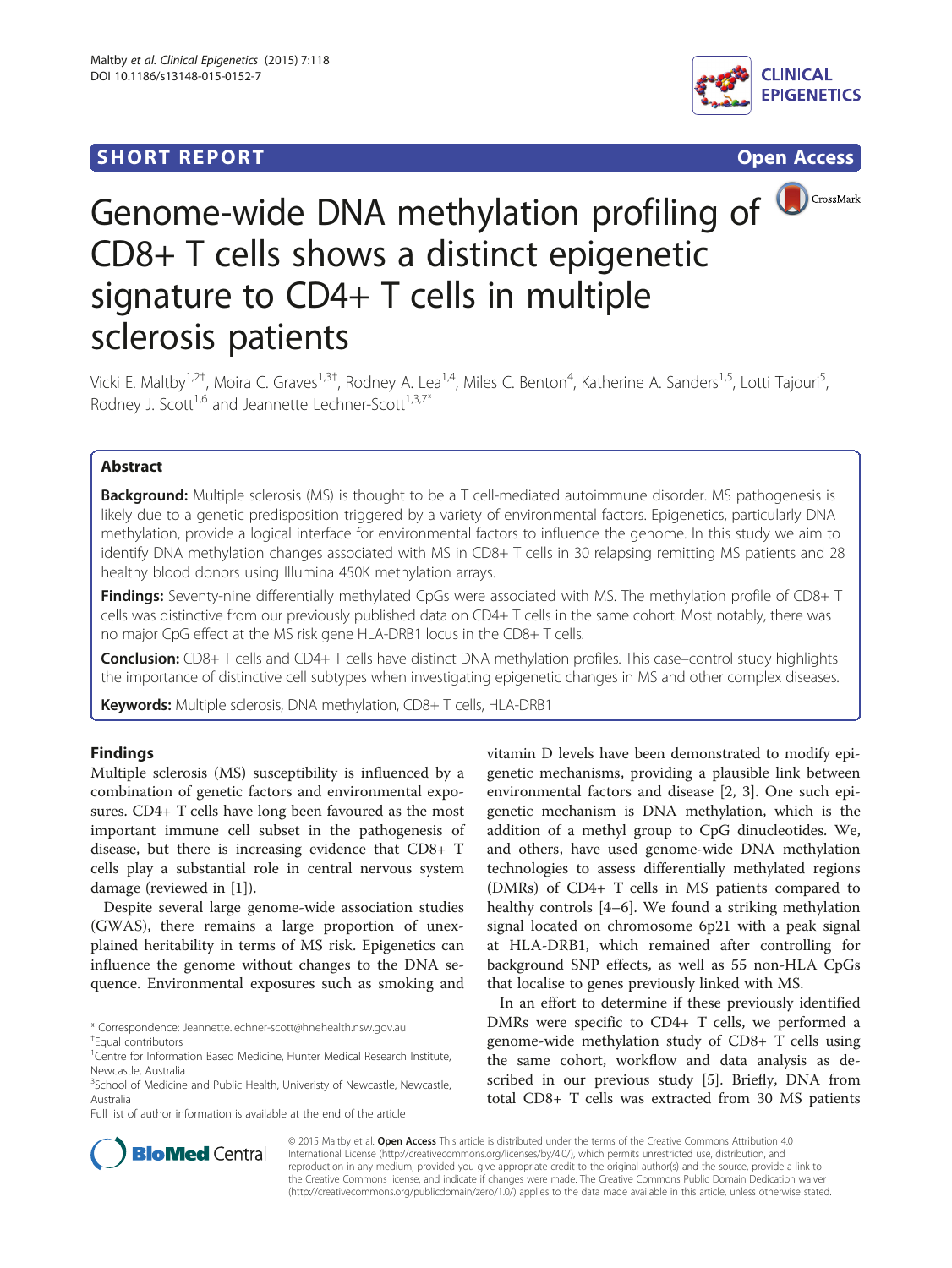and 28 healthy age- and sex-matched controls. The DNA was bisulphite-converted and hybridised to Illumina 450K arrays. Raw fluorescence data were processed using a combination of R/Bioconductor and custom scripts of a total of 442,672 probes representing individual CpG sites that passed quality control (QC) steps. These CpGs were analysed by statistical modelling of methylation levels  $(\beta$  values) between MS cases and controls.

Figure 1 shows the genome-wide distribution of differential methylation scores for all CpG sites that passed the nominal  $p$  value cut-off of 0.05. We conducted a stepwise prioritisation strategy to extract the most robust CpG loci associated with MS. Based on the criteria of (i) FDR  $p < 0.05$  and (ii)  $\Delta_{\rm meth} \geq \pm 0.1$  thresholds, 111 CpGs were extracted. To filter out potential effects of gender and treatment, we performed a subgroup analysis of the methylation statistics as previously described [\[5](#page-5-0)]. This process reduced the number of associated CpG sites down to a core panel of 79 (Table [1\)](#page-2-0).

Of the 79 CpGs showing differential methylation in MS patients after filtering, all resided outside the MHC locus on chr 6p21. Of these, 27 were intergenic (34 %), have no gene association, or map to genes of unknown function. Of the remaining 52 loci, 26 % are promoter associated, 9 % are in the 5′UTR, 5 % are in the 1st

exon, 20 % are in gene bodies and 8 % are in the 3′UTR. Interestingly, none of these CpGs maps to genes that have previously been reported to have a relationship with MS [[7, 8](#page-5-0)]. There was no overlap between these results and our previous results, and, unlike in CD4+ T cells, there was no gene that contained multiple differentially methylated sites. MORN1 has a single hypermethylated CpG in both CD4+ and CD8+ T cells; however, it was a different site in each study, making it unlikely that this is a significant finding. Our observations are consistent with the recent study by Bos et al., who also identified minimal overlap between the methylation profiles of CD4+ and CD8+ T cells of MS patients [[4](#page-5-0)].

Using GSEA with WebGestalt, our patient cohort did not have prominent pathways in the KEGG Pathway analysis or disease association analysis. The most significant promoter associated with differential methylation was the ferritin light chain (FTL) gene. The MS cohort displayed decreased methylation at this CpG locus compared to controls. The gene's biological function is cation transport. One of the statistically significant genes, ERG (ETS-related gene), had a single hypermethylated CpG in the MS cohort compared to controls. ERG is a member of the transcription factor family involved in activities such as cell proliferation, differentiation,



Fig. 1 A genome-wide differential methylation plot based on sites passing a nominal p value of 0.05. Data points outside the circle represent increased methylation in multiple sclerosis (MS) patients compared to controls (i.e.  $\Delta_{\text{meth}}$ ), whereas points inside the circle represent methylation in the MS group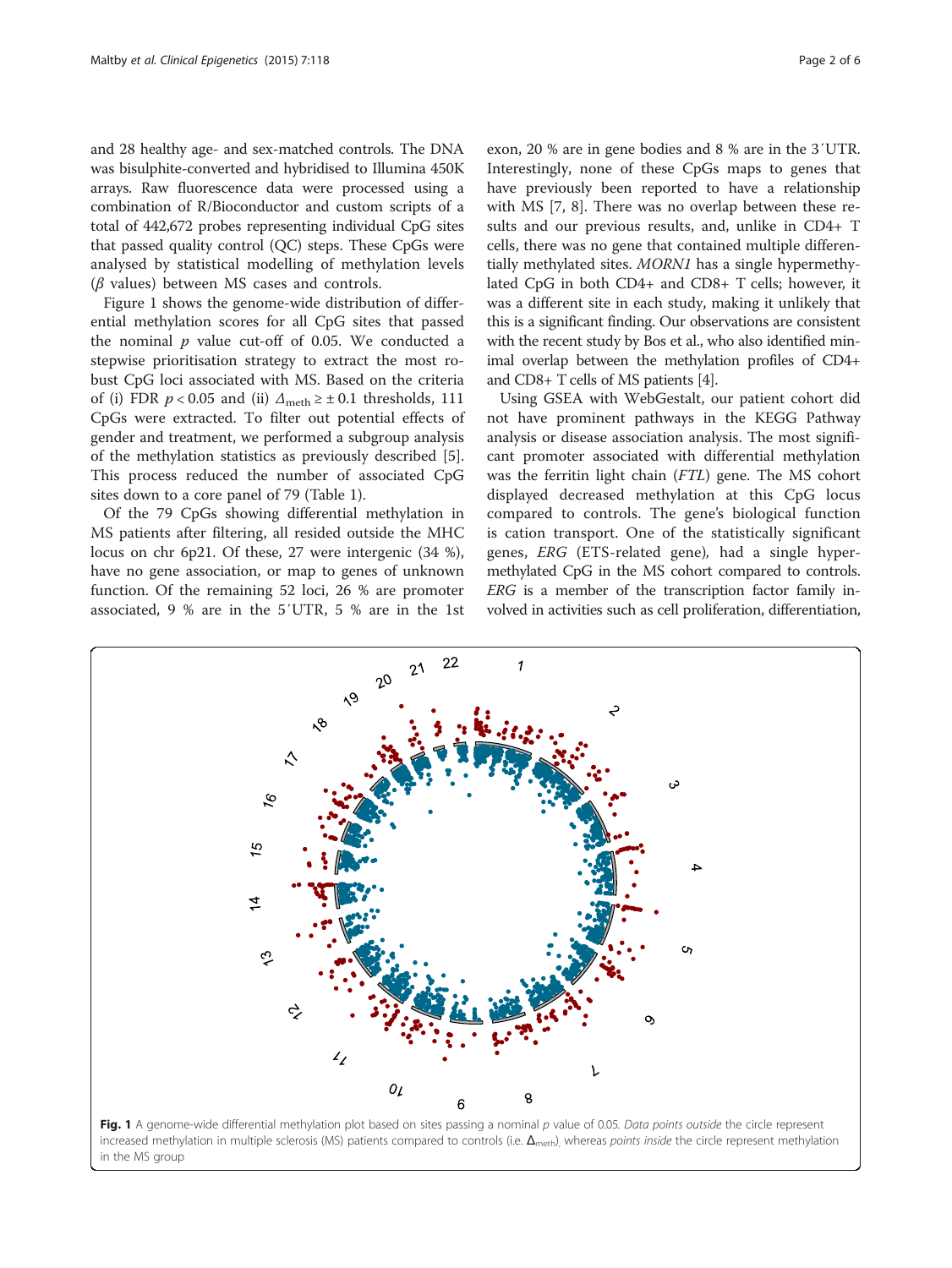<span id="page-2-0"></span>Table 1 MS-associated CpGs in CD8+ T cells

| Probe ID <sup>a</sup> | CHR <sup>b</sup> | Position  | Genec              | Feature       | Median (case) | Median (control) | $\varDelta_{\mathsf{meth}}^\mathsf{d}$ | $p$ value <sup>e</sup> |
|-----------------------|------------------|-----------|--------------------|---------------|---------------|------------------|----------------------------------------|------------------------|
| cg03431738            | 21               | 40031295  | ERG                | 5'UTR         | 0.81          | 0.68             | 0.13                                   | 0.004033               |
| cg12026095            | 19               | 49468461  | <b>FTL</b>         | <b>TSS200</b> | 0.30          | 0.49             | $-0.18$                                | 0.004033               |
| cg26228123            | 14               | 73392919  | DCAF4              | <b>TSS200</b> | 0.09          | 0.20             | $-0.11$                                | 0.004033               |
| cq10478035            | 13               | 80919503  |                    |               | 0.75          | 0.64             | 0.11                                   | 0.004033               |
| cg04474988            | 10               | 131770171 |                    |               | 0.34          | 0.46             | $-0.11$                                | 0.03549                |
| cg25152348            | 22               | 50946712  | NCAPH <sub>2</sub> | 1st exon      | 0.30          | 0.47             | $-0.17$                                | 0.03549                |
| cg08206623            | 11               | 2907334   | CDKN1C             | TSS1500       | 0.29          | 0.44             | $-0.15$                                | 0.004033               |
| cg13738615            | 9                | 109624741 | ZNF462             | TSS1500       | 0.18          | 0.31             | $-0.13$                                | 0.004033               |
| cg01525244            | 22               | 39548611  | CBX7               | <b>TSS200</b> | 0.14          | 0.24             | $-0.10$                                | 0.004033               |
| cg12702165            | 12               | 95228136  | MIR492             | <b>TSS200</b> | 0.65          | 0.54             | 0.11                                   | 0.004033               |
| cg06443542            | 10               | 100206752 | HPS1               | <b>TSS200</b> | 0.14          | 0.25             | $-0.11$                                | 0.03549                |
| cg00380172            | 6                | 148663585 | SASH1              | <b>TSS200</b> | 0.21          | 0.33             | $-0.12$                                | 0.03549                |
| cq19095187            | 6                | 108437051 |                    |               | 0.17          | 0.31             | $-0.14$                                | 0.03549                |
| cg04488145            | 3                | 46899455  | MYL3               | 3'UTR         | 0.83          | 0.73             | 0.11                                   | 0.03549                |
| cq03027241            | 20               | 49620453  | KCNG1              | 3'UTR         | 0.50          | 0.32             | 0.18                                   | 0.004033               |
| cq11700985            | 10               | 82127205  | DYDC2              | 3'UTR         | 0.85          | 0.74             | 0.11                                   | 0.03549                |
| cg07886142            | 5                | 126793022 | MEGF10             | 3'UTR         | 0.59          | 0.46             | 0.13                                   | 0.03549                |
| cg18183163            | $\overline{2}$   | 171574141 | SP5                | 3'UTR         | 0.12          | 0.26             | $-0.14$                                | 0.03549                |
| cg01181415            | 12               | 16757954  | LMO3               | 5'UTR         | 0.22          | 0.36             | $-0.14$                                | 0.03549                |
| cg10143811            | 12               | 16757985  | LMO3               | 5'UTR         | 0.12          | 0.22             | $-0.10$                                | 0.03549                |
| cg23274123            | 1                | 229478617 | C1orf96            | 5'UTR         | 0.10          | 0.22             | $-0.12$                                | 0.004033               |
| cg00095276            | 5                | 1068111   | SLC12A7            | Body          | 0.77          | 0.63             | 0.15                                   | 0.004033               |
| cg03447557            | $\mathbf{1}$     | 2273735   | MORN1              | Body          | 0.80          | 0.70             | 0.10                                   | 0.03549                |
| cg02745847            | 17               | 47075880  | IGF2BP1            | Body          | 0.17          | 0.31             | $-0.13$                                | 0.03549                |
| cq09406795            | 11               | 64019655  | PLCB3              | Body          | 0.25          | 0.38             | $-0.13$                                | 0.000358               |
| cg18016288            | 13               | 95834131  | ABCC4              | Body          | 0.47          | 0.32             | 0.15                                   | 0.000358               |
| cg14486346            | $\overline{2}$   | 102000131 | CREG2              | Body          | 0.78          | 0.66             | 0.12                                   | 0.03549                |
| cg21937244            | 14               | 103406412 | CDC42BPB           | Body          | 0.75          | 0.61             | 0.14                                   | 0.03549                |
| cg11811840            | $\overline{2}$   | 234669166 | UGT1A10            | Body          | 0.84          | 0.72             | 0.12                                   | 0.03549                |
| cg25756617            | 1                | 43734917  | TMEM125            | TSS1500       | 0.69          | 0.58             | 0.11                                   | 0.03549                |
| cg03768916            | 10               | 49813307  | ARHGAP22           | <b>TSS200</b> | 0.30          | 0.43             | $-0.14$                                | 0.004033               |
| cg06524757            | 13               | 72441523  | DACH1              | <b>TSS200</b> | 0.25          | 0.35             | $-0.11$                                | 0.03549                |
| cg03168749            | 11               | 124413574 | OR8B12             | <b>TSS200</b> | 0.82          | 0.68             | 0.14                                   | 0.03549                |
| cg21276022            | 9                | 136390236 | TMEM8C             | <b>TSS200</b> | 0.74          | 0.61             | 0.13                                   | 0.004033               |
| cg09851596            | 8                | 143545214 | BAI1               | <b>TSS200</b> | 0.60          | 0.49             | 0.11                                   | 0.03549                |
| cg25296222            | 11               | 2037173   |                    |               | 0.76          | 0.65             | 0.11                                   | 0.03549                |
| cg00878533            | 1                | 2848864   |                    |               | 0.72          | 0.62             | 0.11                                   | 0.000358               |
| cq03612700            | 17               | 18970610  |                    |               | 0.64          | 0.52             | 0.12                                   | 0.004033               |
| cq03310594            | 7                | 22704316  |                    |               | 0.82          | 0.69             | 0.13                                   | 2.34E-05               |
| cq05854694            | 14               | 61123243  |                    |               | 0.12          | 0.22             | $-0.10$                                | 0.000358               |
| cg12384499            | 15               | 89949617  |                    |               | 0.19          | 0.31             | $-0.11$                                | 0.004033               |
| cg22509113            | 2                | 91777482  |                    |               | 0.41          | 0.51             | $-0.10$                                | 0.004033               |
| cg10495084            | 15               | 96889416  |                    |               | 0.24          | 0.36             | $-0.12$                                | 0.004033               |
| cg18008019            | 13               | 100641646 |                    |               | 0.10          | 0.23             | $-0.12$                                | 0.03549                |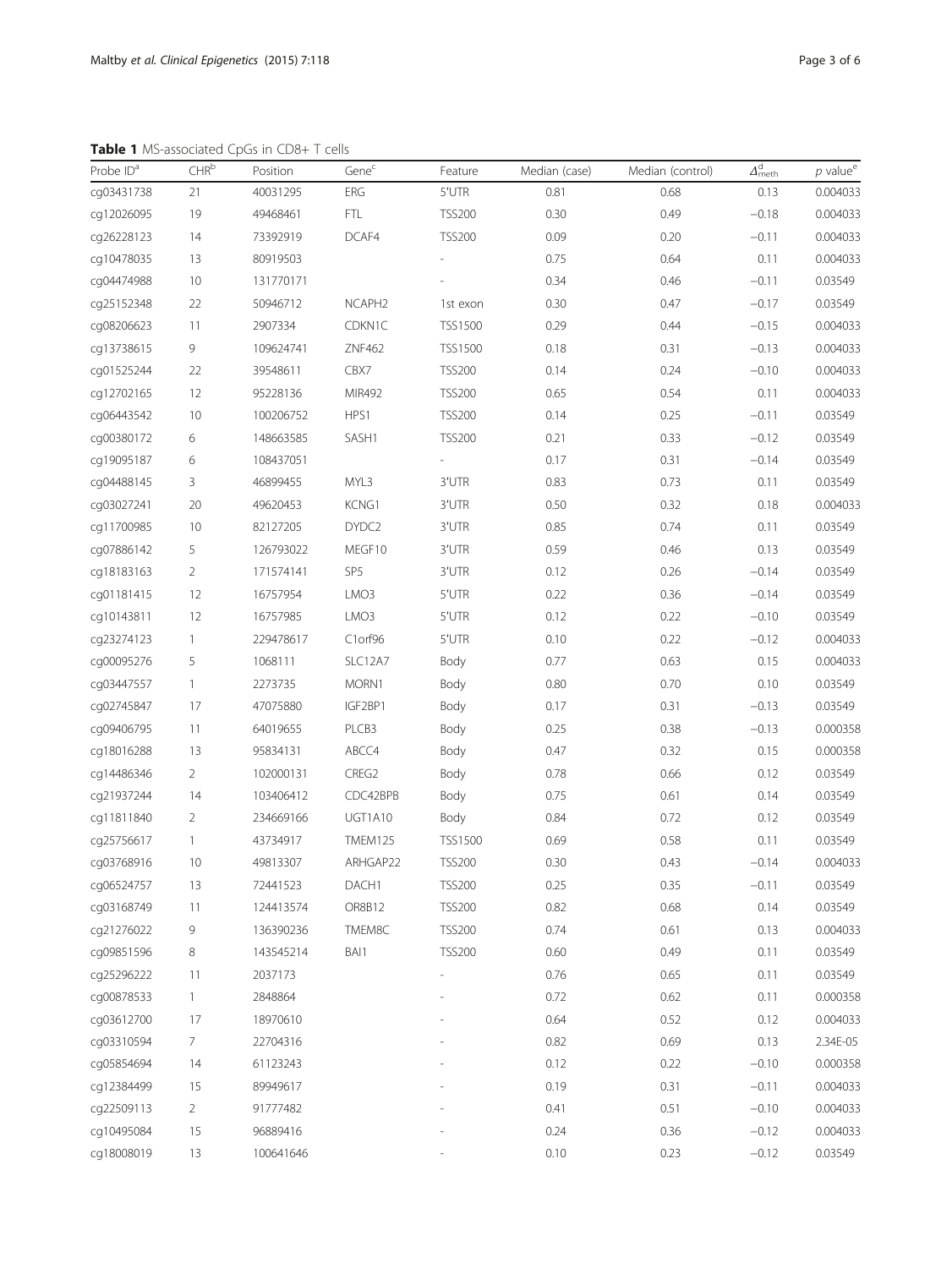Table 1 MS-associated CpGs in CD8+ T cells (Continued)

| cq12093775 | 13             | 112548065 |                   |                | 0.15 | 0.26 | $-0.11$ | 0.000358 |
|------------|----------------|-----------|-------------------|----------------|------|------|---------|----------|
| cg12787323 | 10             | 119494959 |                   |                | 0.16 | 0.27 | $-0.11$ | 0.004033 |
| cq22792862 | 14             | 67827087  | EIF2S1            | 1st exon       | 0.23 | 0.38 | $-0.15$ | 0.004033 |
| cg08969532 | 10             | 99790438  | CRTAC1            | 1st exon       | 0.05 | 0.15 | $-0.10$ | 0.004033 |
| cq18185028 | 3              | 154042079 | DHX36             | 1st exon       | 0.30 | 0.41 | $-0.11$ | 0.000358 |
| cg23059965 | 19             | 50655862  | C19orf41          | 3'UTR          | 0.81 | 0.70 | 0.11    | 0.004033 |
| cq02192678 | 8              | 1495185   | DLGAP2            | 5'UTR          | 0.78 | 0.68 | 0.11    | 0.004033 |
| cg02976009 | 6              | 32068226  | <b>TNXB</b>       | 5'UTR          | 0.71 | 0.59 | 0.12    | 0.03549  |
| cq18073471 | 4              | 81119198  | PRDM8             | 5'UTR          | 0.18 | 0.29 | $-0.11$ | 0.03549  |
| cg00945810 | $\overline{7}$ | 814391    | HEATR2            | Body           | 0.67 | 0.56 | 0.11    | 0.03549  |
| cq04875614 | $\overline{4}$ | 2008706   | WHSC2             | Body           | 0.80 | 0.69 | 0.10    | 2.34E-05 |
| cg26920627 | $\mathbf{1}$   | 7319248   | CAMTA1            | Body           | 0.75 | 0.63 | 0.12    | 0.004033 |
| cg26647242 | $\overline{2}$ | 30040525  | ALK               | Body           | 0.78 | 0.67 | 0.11    | 0.004033 |
| cg04605816 | 20             | 62092443  | KCNQ <sub>2</sub> | Body           | 0.83 | 0.71 | 0.12    | 0.004033 |
| cq10944063 | $\overline{2}$ | 120233706 | <b>SCTR</b>       | Body           | 0.58 | 0.46 | 0.12    | 0.004033 |
| cq14595269 | $\overline{7}$ | 151216272 | RHEB              | Body           | 0.14 | 0.24 | $-0.10$ | 2.34E-05 |
| cq23720125 | 5              | 177097760 | LOC202181         | Body           | 0.85 | 0.73 | 0.12    | 0.004033 |
| cg02047661 | 3              | 51976883  | RRP9              | <b>TSS1500</b> | 0.64 | 0.52 | 0.11    | 0.004033 |
| cg07925549 | 12             | 52828840  | KRT75             | <b>TSS1500</b> | 0.75 | 0.63 | 0.12    | 0.03549  |
| cq06697094 | 17             | 54911185  | <b>DGKE</b>       | <b>TSS1500</b> | 0.16 | 0.28 | $-0.12$ | 0.03549  |
| cg18789663 | $\mathbf{1}$   | 242688591 | PLD5              | <b>TSS1500</b> | 0.09 | 0.20 | $-0.11$ | 0.03549  |
| cg03468541 | 14             | 89029199  | ZC3H14            | <b>TSS200</b>  | 0.17 | 0.30 | $-0.13$ | 0.004033 |
| cq13526221 | 8              | 987389    |                   |                | 0.79 | 0.69 | 0.11    | 0.004033 |
| cq03313895 | 4              | 24803042  |                   |                | 0.65 | 0.54 | 0.10    | 0.03549  |
| cg19442593 | $\overline{2}$ | 26252851  |                   |                | 0.85 | 0.74 | 0.11    | 0.004033 |
| cq04851089 | 6              | 28953923  |                   |                | 0.39 | 0.54 | $-0.15$ | 0.004033 |
| cg24520975 | 6              | 31651362  |                   |                | 0.86 | 0.75 | 0.11    | 0.03549  |
| cg01932076 | 21             | 47394659  |                   |                | 0.18 | 0.30 | $-0.12$ | 2.34E-05 |
| cg17555825 | 5              | 76924190  |                   |                | 0.16 | 0.26 | $-0.10$ | 0.03549  |
| cg23154781 | 15             | 80634195  |                   |                | 0.81 | 0.69 | 0.12    | 0.004033 |
| cg00792513 | 6              | 100066698 |                   |                | 0.34 | 0.47 | $-0.14$ | 0.03549  |
| cq23708569 | 14             | 106058450 |                   |                | 0.63 | 0.51 | 0.13    | 2.34E-05 |
| cg09579989 | 12             | 110685438 |                   |                | 0.81 | 0.71 | 0.10    | 0.03549  |
| cq12077664 | 12             | 125145446 |                   |                | 0.78 | 0.64 | 0.14    | 0.000358 |
| cq24824082 | $\overline{2}$ | 133030701 |                   |                | 0.24 | 0.35 | $-0.11$ | 0.000358 |

Dash indicates intergenic

 $UTR$  untranslated region, TSS transcription start site

<sup>a</sup>Probe ID on 450K chip

<sup>b</sup>Chromosome

<sup>c</sup>Gene annotated to probe dDifferential-methylated score

 $e_p$  value for specified probe in CD8+ T cells

apoptosis and inflammation. FTL is a component of ferritin, and defects in this subunit are associated with other neurodegenerative diseases where mutations result in accumulation of iron in the brain [[9\]](#page-5-0). Relapsing–remitting multiple sclerosis (RRMS) patients have increased iron deposits in their grey matter as compared to healthy controls; thus, misregulation of FTL could be important in disease pathology [\[10](#page-5-0), [11](#page-5-0)]. Mutations in DCAF4 are associated with leucocyte telomere length, and there is evidence that shortened telomere length in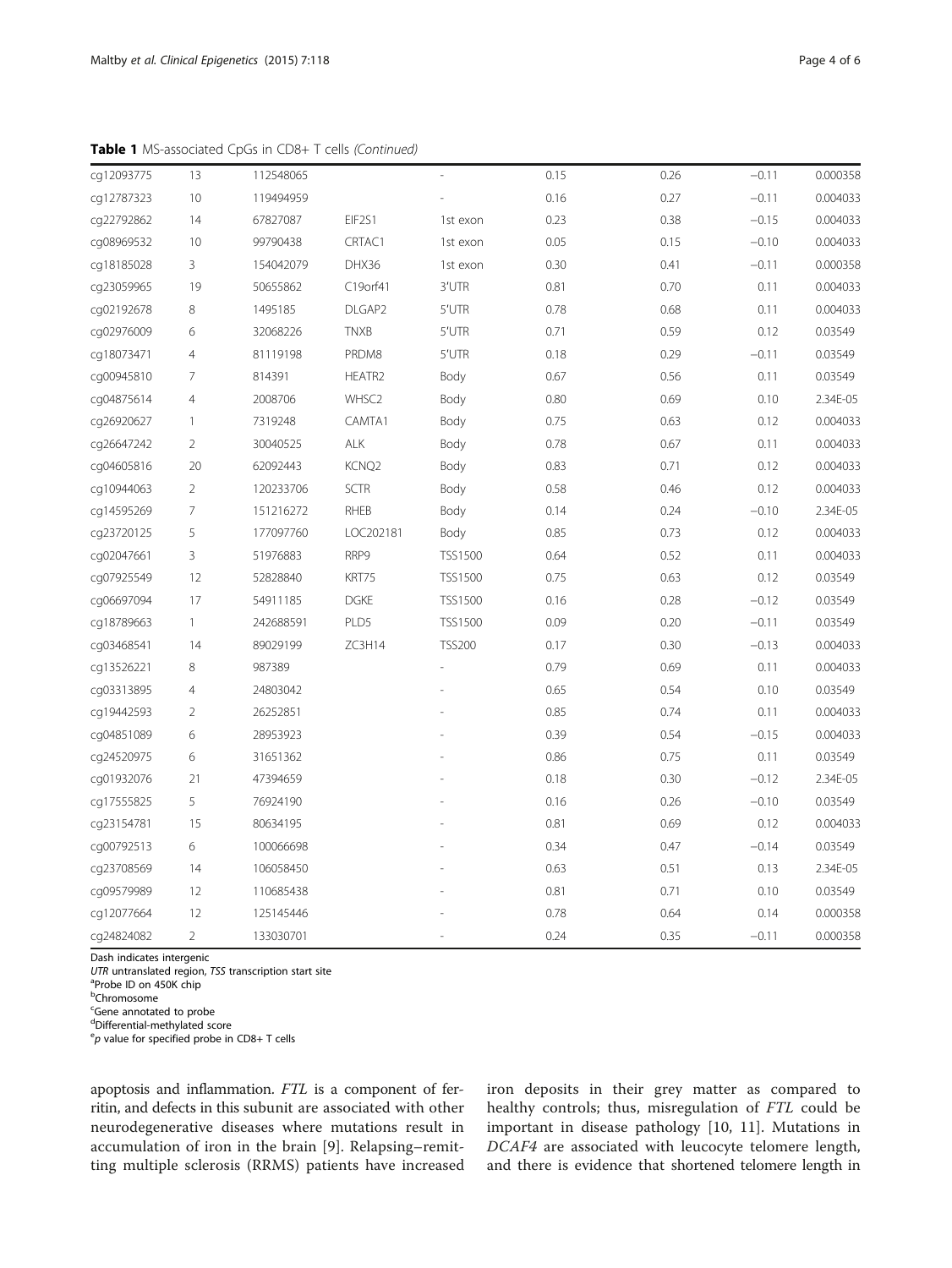leucocytes is associated with other neurodegenerative diseases, such as Parkinson and Alzheimer's disease [[12](#page-5-0)–[14\]](#page-5-0). In addition, one study found a shorted telomere length in primary progressive MS patients, but no correlation between RRMS and differing telomere length has been established [[15\]](#page-5-0).

Interestingly, we did not see a cluster of differentially methylated CpGs within HLA-DRB1 as seen in CD4+ T cells [[5\]](#page-5-0). It is well known that the HLA region is notoriously difficult to investigate with many molecular techniques due to increased genetic variation. To minimise the possibility that our observed methylation profile was due to the probes in this region not meeting QC, we used targeted pyrosequencing on available case and control DNA samples. This assay covered seven of the ten differentially methylated CpGs identified in our previous study, but due to high sequence variability, only five of the seven sites returned data. We calculated the median beta values across the five CpG sites using the K–S test. Results showed that the median methylation level in the cases (median  $= 3.6$ ) and controls (median  $= 3.6$ ) was not significantly different ( $p = 0.72$ ). This supports a conclusion that this MS-related DMR at HLA-DRB1 does not exist in CD8+ T cells but is unique to CD4+ T cells.

A recent study by Bos et al. (2015) also found no major effect loci or clusters of differentially methylated CpGs in the CD8+ T cells of MS patients. However, of the top 40 CpG sites, none overlaps with the top 79 sites found in our study. In addition, we found that approximately half the differentially methylated sites were hypermethylated. This is also in contrast to Bos et al., who found nearly 95 % of sites were hypermethylated in CD8+ T cells. Unlike Bos et al., we chose not to filter out probes that are known to contain SNPs. We reasoned that any false positive signals exclusively due to SNP effects would be subsequently identified by genotyping at the key loci. In support of this notion, pyrosequencing of the key HLA-DRB1 locus did not alter our array-based findings. Additionally, we did not observe a signal at the HLA-DRB1 locus in CD8+ T cells but did in CD4+ T cells, providing further support that SNPs are not influencing the findings at this locus.

One important consideration of our study is that the patients were being, or had been, treated with various immunomodulatory therapies at the time of recruitment. In particular, eight patients were being treated with fingolimod, which prevents CD4+ lymphocyte egress from lymphoid tissue. As part of our analysis, we stratified our case–control analysis based on treatment groups in an effort to determine whether overall differential methylation signal may be confounded. None of the patient treatment groups shows a distinct methylation signature, including fingolimod (data not shown), which supports the notion that the small number of treated patients in our cohort is not affecting our results. We do note that this does not necessarily mean that fingolimod is not acting on the methylome, but we can conclude that the small number of patients being treated with fingolimod in our study is not confounding the findings. Future studies will benefit from treatment-naïve patients or will be limiting the study to patients on a particular treatment group.

In this study, we identified 79 CpGs showing minor association with MS. None of these hits was observed in the CD4+ T cells from the same cohort, including the major CD4+ DMR at HLA-DRB1. All genome-wide DNA methylation studies to date have used relatively small sample sizes. This has resulted in identification of large-effect regions only. Large-scale studies are needed to identify minor-effect DMRs. Future studies should also examine the functional consequences of these changes through transcript analysis. Primarily, the results of this study highlight the need to focus on individual cell types when assessing DNA methylation associated with MS susceptibility.

#### Ethics statement

The Hunter New England Health Research Ethics Committee and University of Newcastle Human Ethics committee approved this study (05/04/13.09 and H-505-0607, respectively). MS patients gave written and verbal consent. The Australian Red Cross Blood Service ethics committee approved the use of blood from healthy donors.

#### Abbreviations

DMR: differentially methylated region; DNA: deoxyribonucleic acid; FDR: false discovery rate; GSEA: gene set enrichment assay; GWAS: genome-wide association study; MHC: major histocompatibility complex; MS: multiple sclerosis; QC: quality control; SNP: single nucleotide polymorphism.

#### Competing interests

Dr Lechner-Scott's institution receives non-directed funding as well as honoraria for presentations and membership on advisory boards from Sanofi Aventis, Biogen Idec, Bayer Health Care, Merck Serono, Teva and Novartis Australia.

#### Authors' contributions

VEM performed experiments, was involved in interpretation of the data, wrote the manuscript and revised all versions of the manuscript. MCG contributed to the original study design, performed experiments, and contributed to the first draft of the manuscript. RAL and MCB performed data analysis, interpretation of the data, and critically reviewed the manuscript. KS performed experiments and critically reviewed the manuscript. LT contributed to initial study design and critically reviewed the manuscript. JLS and RJS initiated and designed the original study, they critically reviewed the manuscript and are responsible for the infrastructure in which in the study was conducted. JLS supervised all aspects of the study. All authors read and approved the final manuscript.

#### Acknowledgements

This study was supported by the John Hunter Charitable Trust. Rodney Lea, Vicki Maltby and Katherine Sanders are supported by fellowships from Multiple Sclerosis Research Australia. We would like to thank the MS patients and clinical team at the John Hunter Hospital MS clinic who participated in this study and the Australia Red Cross Blood Service for providing healthy control samples. We also acknowledge the Analytical Biomolecular Research Facility at the University of Newcastle for flow cytometry support, EpigenDx for pyrosequencing and the